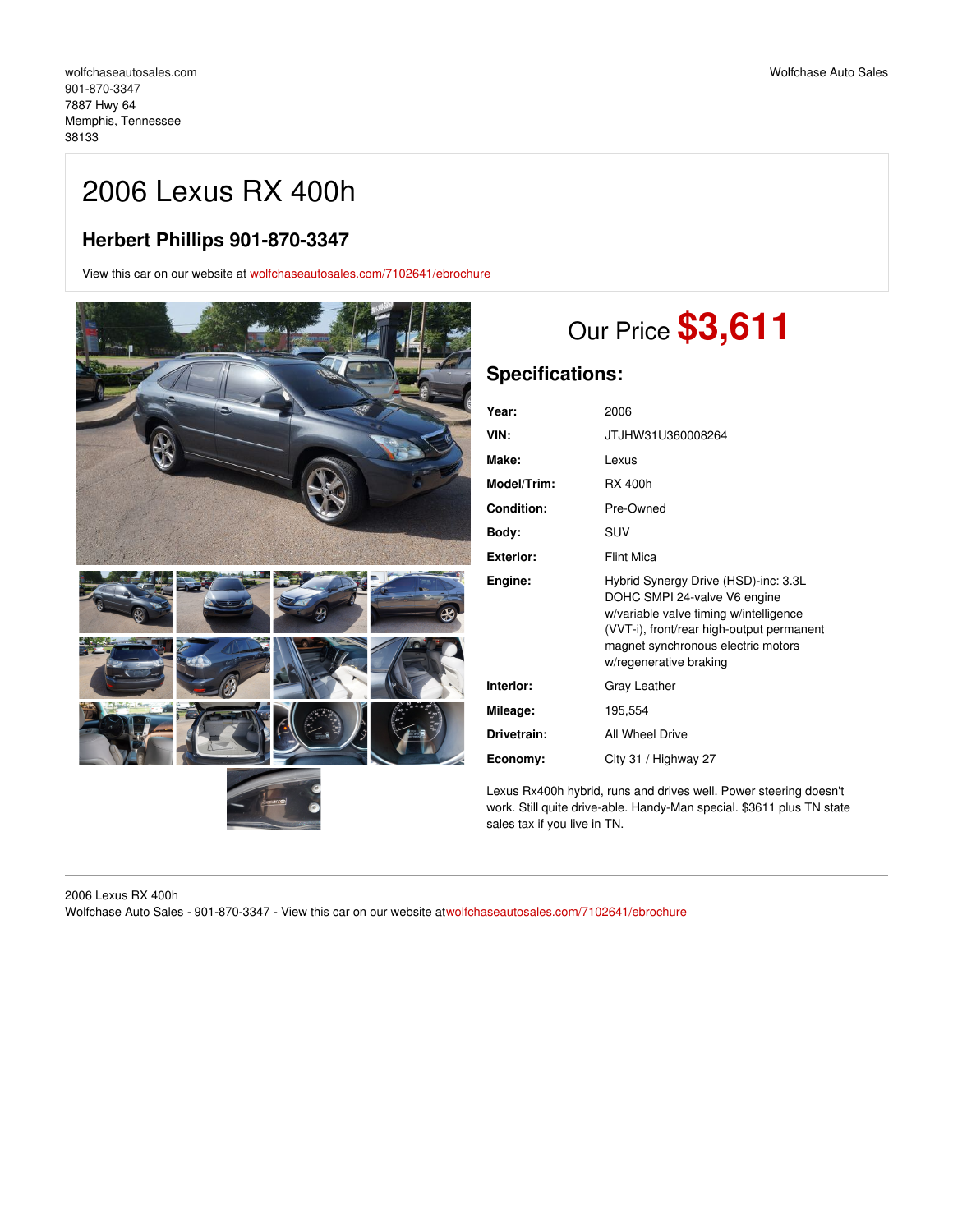

### 2006 Lexus RX 400h

Wolfchase Auto Sales - 901-870-3347 - View this car on our website a[twolfchaseautosales.com/7102641/ebrochure](https://wolfchaseautosales.com/vehicle/7102641/2006-lexus-rx-400h-memphis-tennessee-38133/7102641/ebrochure)

### **Installed Options**

### **Interior**

- (2) front & (2) rear assist grips
- (3) 12-volt pwr outlets-inc: cigarette lighter, rear of center console box, cargo area
- (3) cupholders-inc: (2) in the center console, (1) pop-out left of steering wheel
- (5) adjustable headrests
- 132-watt premium audio system-inc: AM/FM cassette, radio data system, in-dash 6-disc CD changer, cassette, (8) speakers, sound positioning system
- 3-spoke leather-trimmed tilt steering wheel-inc: controls for audio, multi-information display, cruise control, voice recognition, telephone
- Aluminum-color interior accents-inc: all doors, console, center of instrument panel, switch plates, around shifter island, shift knob
- Auto dual-zone climate control w/dust particle & deodorizing air filter
- Auto-retracting cargo area tonneau cover-inc: synchronization to retract when rear door opens
- Cargo area light- Carpeted floor mats- Center instrument panel transmission shifter
- Chrome door handles- Chrome scuff plates- Coat hooks- Cruise control
- Customized body electronics system (C-BEST) (Allows certain electronic settings to be tailored to owner preference - programmable by Lexus dealers)
- Cut pile carpeting- Defogger w/timer- Door mounted courtesy lights
- Electric fuel door release
- Electroluminescent 3-pod layout instrument cluster-inc: hybrid system pwr meter, speedometer w/integrated multi-display, temp levels, fuel levels
- Fabric covered sun visors w/adjustable-illumination vanity mirrors & slide extensions
- Front door pull-out storage pockets Front map lights
- Homelink programmable garage door opener
- Illuminated entry system-inc: scuff plates, door handles, foot wells
- Illumination-inc: ignition ring, glove box, center console, front cup holders
- Memory system-inc: steering wheel, drivers seat, exterior mirrors
- Multi-function in-key remote system-inc: engine immobilizer, window down feature, lock, two-stage unlock, trunk open, panic feature, volume- adjustable confirmation tone, rollingcode technology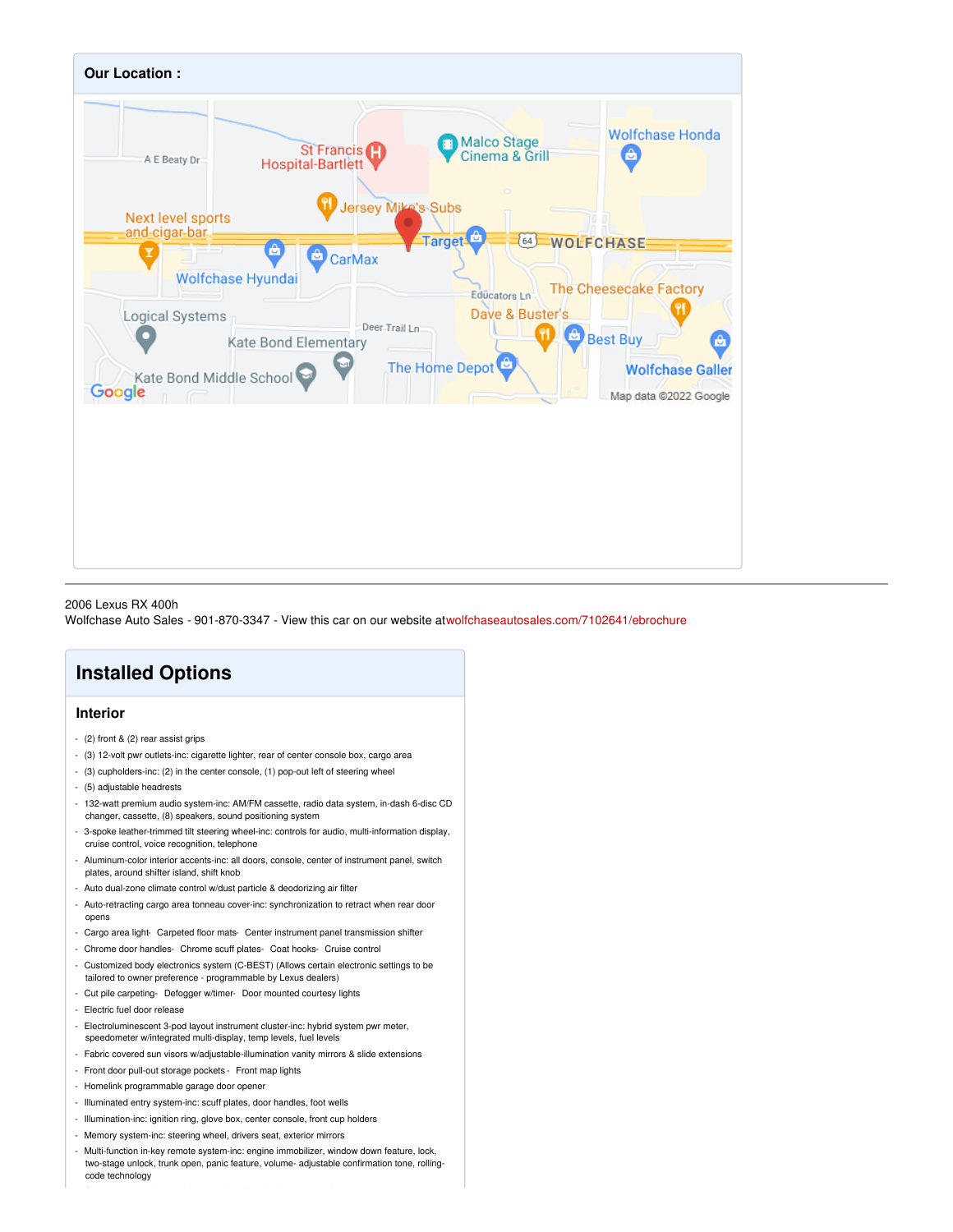- Overhead console w/sunglass holder- Pwr door locks w/anti-lockout
- Pwr front Regency leather bucket seats-inc: 10-way driver seat, 8-way passenger seat,
- seat-mounted armrests, driver pwr lumbar, seatback pockets
- Pwr windows-inc: one-touch auto-up/down, jam protection - Rear air conditioning vents mounted on rear of center console
- 
- Rear center armrest w/(2) cup holders & storage box
- Reclining & sliding rear 40/20/40 split fold-down seat
- Scheduled maintenance indicator light- Short pole antenna, FM diversity antenna
- Vehicle theft deterrent system

#### **Exterior**

- Acoustic laminated windshield glass- Adaptive front lighting system (AFS)
- Anti-chipping paint-inc: rocker panels, wheel housing arch sections, hood
- Daytime running lights- Electrochromic heated pwr mirrors
- HID headlamps-inc: auto on/off, auto-leveling, washers- Integrated black rear spoiler
- Intermittent rear wiper- Privacy glass- Pwr one-touch tilt/slide moonroof w/jam protection
- Pwr rear liftgate- Rain-sensing variable-intermittent windshield wipers
- Rear bumper protector- Roof rack w/rails- Round projector-type fog lamps
- Water-repellent front door glass
- Zinc-plated steel rust protection-inc: hood, doors, front fenders

#### **Safety**

- (2) front & (2) rear assist grips
- (3) 12-volt pwr outlets-inc: cigarette lighter, rear of center console box, cargo area
- (3) cupholders-inc: (2) in the center console, (1) pop-out left of steering wheel
- (5) adjustable headrests
- 132-watt premium audio system-inc: AM/FM cassette, radio data system, in-dash 6-disc CD changer, cassette, (8) speakers, sound positioning system
- 3-spoke leather-trimmed tilt steering wheel-inc: controls for audio, multi-information display, cruise control, voice recognition, telephone
- Aluminum-color interior accents-inc: all doors, console, center of instrument panel, switch plates, around shifter island, shift knob
- Auto dual-zone climate control w/dust particle & deodorizing air filter
- Auto-retracting cargo area tonneau cover-inc: synchronization to retract when rear door opens
- Cargo area light- Carpeted floor mats- Center instrument panel transmission shifter
- Chrome door handles- Chrome scuff plates- Coat hooks- Cruise control
- Customized body electronics system (C-BEST) (Allows certain electronic settings to be tailored to owner preference - programmable by Lexus dealers)
- Cut pile carpeting- Defogger w/timer- Door mounted courtesy lights
- Electric fuel door release
- Electroluminescent 3-pod layout instrument cluster-inc: hybrid system pwr meter, speedometer w/integrated multi-display, temp levels, fuel levels
- Fabric covered sun visors w/adjustable-illumination vanity mirrors & slide extensions
- Front door pull-out storage pockets Front map lights
- Homelink programmable garage door opener
- Illuminated entry system-inc: scuff plates, door handles, foot wells
- Illumination-inc: ignition ring, glove box, center console, front cup holders
- Memory system-inc: steering wheel, drivers seat, exterior mirrors
- Multi-function in-key remote system-inc: engine immobilizer, window down feature, lock, two-stage unlock, trunk open, panic feature, volume- adjustable confirmation tone, rollingcode technology
- Overhead console w/sunglass holder- Pwr door locks w/anti-lockout
- Pwr front Regency leather bucket seats-inc: 10-way driver seat, 8-way passenger seat, seat-mounted armrests, driver pwr lumbar, seatback pockets
- Pwr windows-inc: one-touch auto-up/down, jam protection
- Rear air conditioning vents mounted on rear of center console
- Rear center armrest w/(2) cup holders & storage box
- Reclining & sliding rear 40/20/40 split fold-down seat
- Scheduled maintenance indicator light- Short pole antenna, FM diversity antenna
- Vehicle theft deterrent system

#### **Mechanical**

- 17.2 gallon fuel tank w/fuel cap tether 18" x 7" graphite polished aluminum wheels
- 235/55VR18 mud & snow tires- Electric all wheel drive control system
- Electronically controlled continuously variable transmission (ECVT)-inc: planetary gear unit for gear reduction & pwr splitting, trans cooler
- Front McPherson strut suspension w/coil springs- Front/rear disc brakes
- Full-size spare tire w/aluminum wheel- Highly rigid monocoque construction body
- Hybrid Synergy Drive (HSD)-inc: 3.3L DOHC SMPI 24-valve V6 engine w/variable valve timing w/intelligence (VVT-i), front/rear high-output permanent magnet synchronous electric motors w/regenerative braking
- Rear dual-link strut suspension w/coil springs